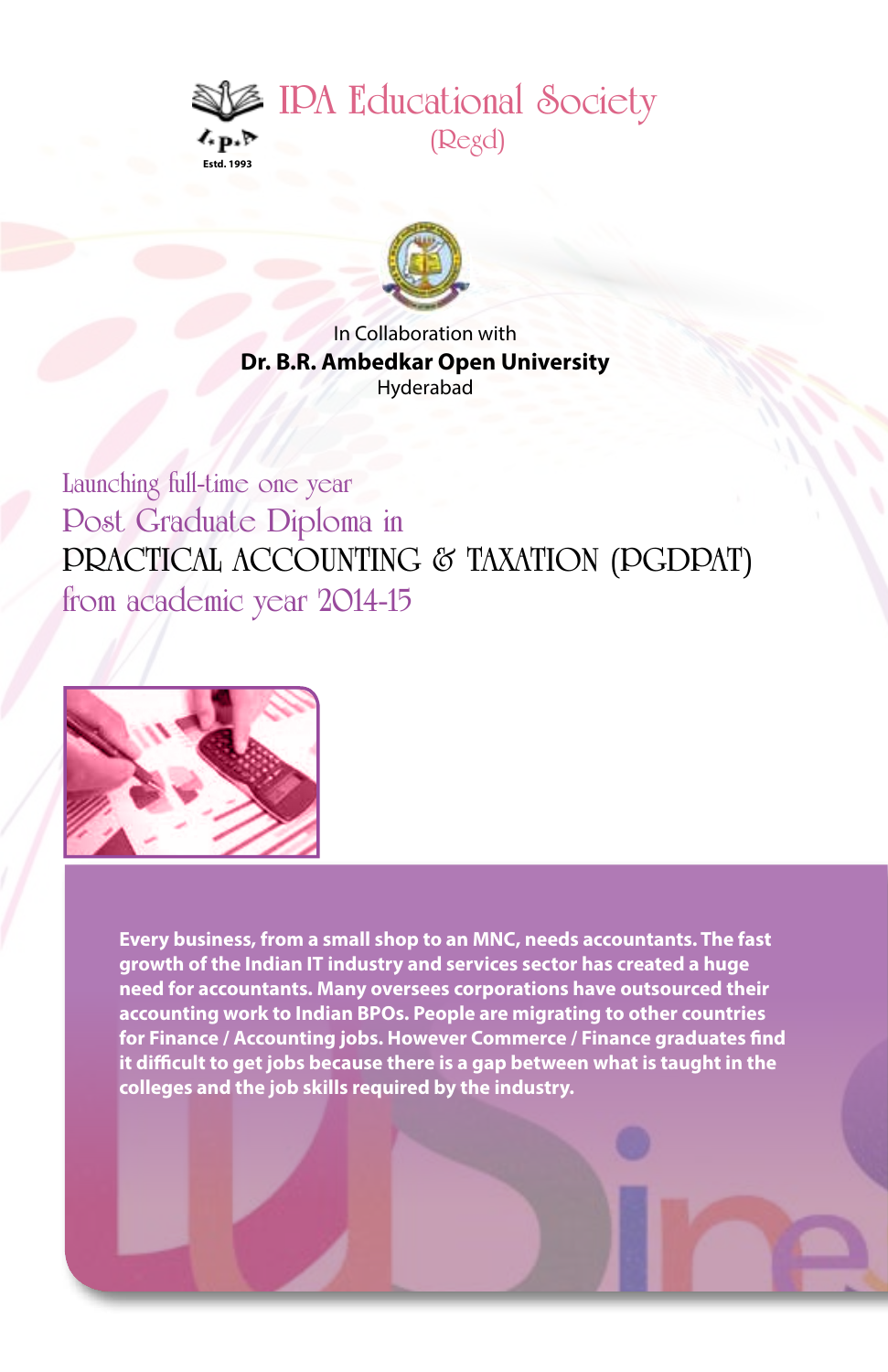# **Post Graduate Diploma in PRACTICAL ACCOUNTING & TAXATION (PGDPAT)**

PGDPAT is designed to offer practical and industry-oriented accounting and taxation skills to fresh graduates to enhance their employability and working professionals to improve their professional skills.

The introduction of Financial Accounting software has changed the role of the Accountant, as most of the routine accounting and taxation-related work is done by the software. The foundation of all accounting software is Practical Accounting and the Accountant needs to be knowledgeable about the practical procedures in accounting, direct and indirect taxes. This will help him / her in getting the best out of the software.

#### **Course Objective**

This is an inter-disciplinary course aimed at developing the necessary skills to apply the theoretical knowledge of accounting and finance to practical business situations and using computerized accounting. The course also aims to provide exposure to business environment, entrepreneurial skills and personality development so that the students are groomed into ready made Accounting Executives.

#### **About Dr BRAOU**

Dr B R Ambedkar Open University (Dr BRAOU) – set up on 26 August 1982 through an Act of the Andhra Pradesh State Legislature (APOU Act 1982) – was initially known as Andhra Pradesh Open University. It was inaugurated by Sri Gyani Zail Singh, the then President of India, at Nagarjunasagar.

Subsequently, the University was renamed as Dr B R Ambedkar Open University on 26 October 1991 by the Government of Andhra Pradesh during the Dr B R Ambedkar Centenary celebrations. The establishment of this university, the first of its kind in India, heralded an era of affirmative action. The university offers opportunities of higher education to all sections of society to meet the changing individual and social needs. The motto of the university is 'Education for All'.

# **About the IPAES**

The Institute of Practical Accountancy (IPA) was established in 1993 by Mr D B Prakash, a Practising Accounts & Tax Consultant. IPA has been organizing courses in Practical Accountancy which are well accepted by the industry. This course is the first of its kind in India and acts as a substitute for working experience. These courses have helped many fresh graduates to get jobs in India and abroad, businessmen and housewives to handle their own business accounts, and commerce graduates to practise as tax consultants. IPA has so far trained more than 30,000 candidates. IPAES (IPA Educational Society) is registered as a society with the purpose of providing value-based practical education and create employment opportunities to unemployed graduates / post graduates / working professionals in the areas of Accounting and Taxation. IPAES is patronized by leading practicing Chartered Accountants, Tax Practitioners, Educationists and industry professionals

IPA is located at Paradise Circle, Secunderabad, within easy reach of students in the Twin Cities.

## **Course Structure**

|     | Practical Financial Accounting & Analysis |
|-----|-------------------------------------------|
| Ш   | <b>Practical Auditing</b>                 |
| Ш   | Practical Income Tax                      |
| IV  | Practical APVAT & CST                     |
| ٧   | Pracitcal Service Tax & Central Excise    |
| VI  | Computerized Accounting with ERP          |
| VII | <b>Project Report</b>                     |

### **Fee Structure**

- • Rs 25000 for general candidates
- The fees is payable at the time of admission in the form of DD drawn on any Nationalised Banks in favour of Registrar, Dr B. R. Ambedkar Open University payable at Hyderabad.

### **Eligibility**

The aspirants of Post Graduate Diploma in Practical Accounting and Taxation (PGDPAT) should possess a Bachelor's Degree of B.Com, B.Tech / BE, BBA, B.Sc, BA or any other graduation from university recognised by UGC. Admissions will be made on the basis of merit. The total number of seats is limited to 200. The rules of reservation will be followed for admissions.

### **Course Delivery**

The course is delivered through class room lectures, case studies, project work, audiovisual presentation, group discussions, seminars and on the job training.

#### **Career Opportunities**

- **•**  Commerce and other graduates without experience can get jobs and also practice as tax consultants.
- **•**  Businessmen and housewives can manage their accounts and tax matters independently.
- **•**  Working Accountants and Executives can enhance their career prospects.